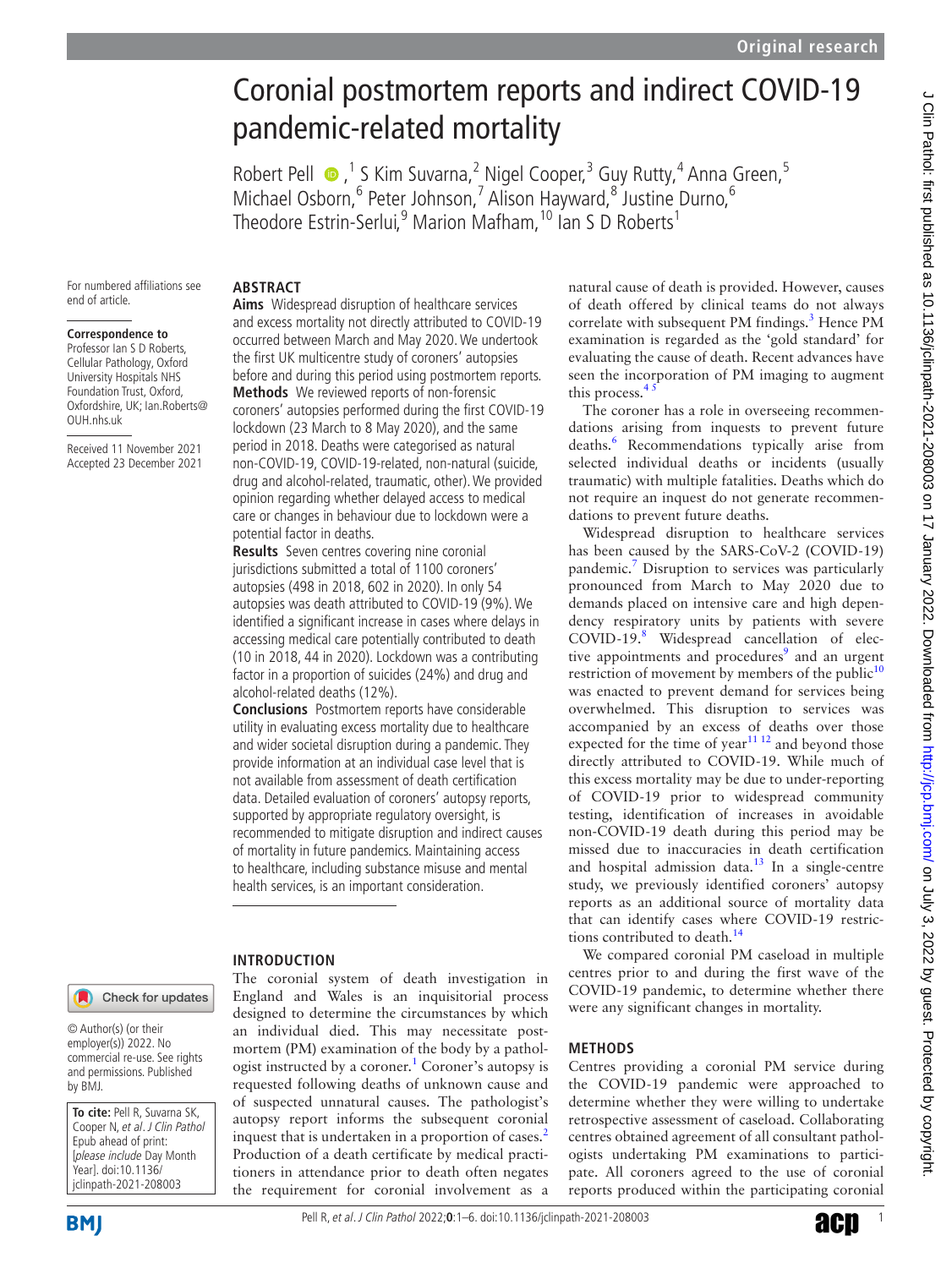<span id="page-1-0"></span>

| Table 1        | Categorisation of cause of death                                 |                                                                                              |  |  |  |  |
|----------------|------------------------------------------------------------------|----------------------------------------------------------------------------------------------|--|--|--|--|
| Reference      | Category of death                                                | <b>Examples</b>                                                                              |  |  |  |  |
| $\theta$       | Sudden natural death                                             | Acute myocardial infarction, ruptured<br>abdominal aortic aneurysm                           |  |  |  |  |
| 1              | End stage of chronic disease<br>(natural)                        | Carcinomatosis, end stage respiratory<br>failure in chronic obstructive pulmonary<br>disease |  |  |  |  |
| $\mathfrak{p}$ | Non-COVID-19 infectious<br>disease (natural)                     | Bronchopneumonia, sepsis from urinary<br>tract infection                                     |  |  |  |  |
| 3              | COVID-19 (natural)                                               | COVID-19 pneumonitis, pulmonary<br>embolism following COVID-19 infection                     |  |  |  |  |
| 4              | Death due to alcohol and/or<br>drug misuse (unnatural)           | Acute alcohol intoxication, overdose of<br>opiates                                           |  |  |  |  |
| 5              | Suicide (unnatural)                                              | Hanging, overdose of prescription<br>medication                                              |  |  |  |  |
| 6              | Death due to trauma<br>via road traffic collision<br>(unnatural) | Multiple injuries from vehicular accident                                                    |  |  |  |  |
| 7              | Death due to other trauma<br>(unnatural)                         | Falling down stairs, falling from ladder                                                     |  |  |  |  |
| 8              | Other unnatural causes of<br>death                               | Perioperative deaths, drowning,<br>industrial disease                                        |  |  |  |  |

jurisdictions. Home Office (forensic) PMs were excluded from the study. Deaths which occurred between the imposition of the nationwide lockdown (23 March 2020) and the return of excess non-COVID-19 deaths to baseline (8 May 2020) were included.<sup>[15](#page-5-1)</sup> Deaths occurring over the same period in 2018 were evaluated to provide a comparator for non-pandemic caseload.

Investigators were asked to review autopsy reports generated within their coronial jurisdiction(s). Deaths were categorised according to presentation and type of death [\(table](#page-1-0) 1). Age and sex were the only demographic information collected on the deceased. The date of death and date of PM examination were recorded. Each case was assigned a unique study identifier by the coordinating centre; no local PM numbers were disclosed to preserve case anonymity. The completed anonymised data were entered into an excel spreadsheet disseminated by the coordinating centre and the password encrypted sheet returned to a designated secure email address.

Investigators were asked to categorise COVID-19 status as follows: 0=No evidence of COVID-19 infection, 1=laboratory confirmed COVID-19 causing death, 2=COVID-19 syndrome cannot be excluded despite negative laboratory testing, 3=confirmed COVID-19 infection but not underlying cause of death. We clarified the coding of cases as two by limiting to the following: cases with radiological features compatible with COVID-19 on perimortem imaging in the absence of available PM histology, cases with histological appearances compatible with COVID-19 infection (defined as histology demonstrating features of exudative and proliferative phases of diffuse alveolar damage including capillary congestion, pneumocyte necrosis, type 2 pneumocyte hyperplasia with no clear non-COVID-19 cause), cases with death due to venous thromboembolism with a clearly identifiable episode of febrile illness and/or respiratory symptoms and/or anosmia within 3 weeks of the date of death. COVID-19 testing performed PM was categorised as follows: 0=No COVID-19 testing performed PM, 1=body underwent PM testing for COVID-19 at time of or prior to autopsy, or COVID-19 result obtained up to 1 week before death.

Site investigators were asked to provide opinion as to whether disruption to medical care access caused by the COVID-19 pandemic was a potential contributory factor in

the events leading to death. This was categorised as follows: 0=no evidence of delayed access to medical care contributing to death; 1=probable contributory factor, clear evidence that lockdown prevented the patient obtaining medical care, or the patient contacted medical services and was advised to selfisolate, subsequently dying from a potentially treatable condition; 2=possible contributory factor, patient did not attend hospital for a potentially treatable condition, although the reasons for failure to attend hospital are not clear (they might have been advised to self-isolate or might have been nervous about contacting medical services due to COVID-19). Study coordinators in individual centres were asked to review cases in 2018 to provide opinion as to whether delay in seeking medical attention could be identified from the PM report, cases were coded into 0=no evidence, 1=possible delayed access, 2=probable delayed access.

Site investigators were asked to provide opinion as to whether changes in behaviour in cases of suicide or drug and alcoholrelated deaths caused by the COVID-19 pandemic was a potential contributory factor in the events leading to death. This was categorised as follows: 0=no evidence of COVID-19 lockdown influencing behaviour before suicide or drug/alcohol deaths, 1=evidence of COVID-19 lockdown influencing behaviour before suicide or drug/alcohol misuse deaths (eg, suicide note directly mentions COVID-19 pressures, increased financial or work stress identified in collateral history from friends and family, increased consumption of drug and/or alcohol identified). Redacted examples were disseminated to study participants to assist in classification ([table](#page-2-0) 2).

Investigators were asked to outline changes to PM practice during the pandemic by email using a free text response. Investi-gators were asked to provide details of any change to practice<sup>[16](#page-5-2)</sup> with suggested examples of staffing levels, personal protective equipment (PPE) use, change in caseload. Qualitative thematic analysis of the transcribed email responses was undertaken from participating centres by a single investigator.

## **RESULTS**

Seven centres covering nine coronial jurisdictions (Buckinghamshire, County Durham and Darlington, Inner West London, Inner South London, Leicester City and South Leicestershire, North Leicestershire and Rutland, Newcastle Upon Tyne, Oxfordshire, Yorkshire South West) submitted data for coronial PMs undertaken in 2020. Data for comparison were not available for one coronial jurisdiction for 2018 (Durham and Darlington). A total of 1100 coronial autopsies were included in the study (498 in 2018, 602 in 2020). A summary of the caseload and demographics for each centre is provided in [table](#page-2-1) 3. The contributing centres include both urban and rural population centres.

There was no significant change in the overall proportion of natural: unnatural deaths [\(table](#page-3-0) 4) between 2018 and 2020  $(\chi^2(1, n=1100)=0.007, p=0.9331)$ . There was no significant change in the proportion of suicides among unnatural deaths between 2018 and 2020 ( $\chi^2(1,n=229)=0.3$ , p=0.584). There was a nominally significant increase in the proportion of drug and alcohol-related deaths between 2018 and 2020  $(\chi^2(1,n=229)=3.921, p=0.0477).$ 

We identified a statistically significant increase in deaths where potential delays in accessing medical care were identified from autopsy reports ([table](#page-3-1) 5). The magnitude of increase was similar in cases with a probable  $(\chi^2(1, n=1100)=8.71, p=0.003)$  and possible  $(χ<sup>2</sup>(1, n=1100)=7.29, p=0.007)$  delay in accessing healthcare ([table](#page-3-1) 5). Overall, there was an approximately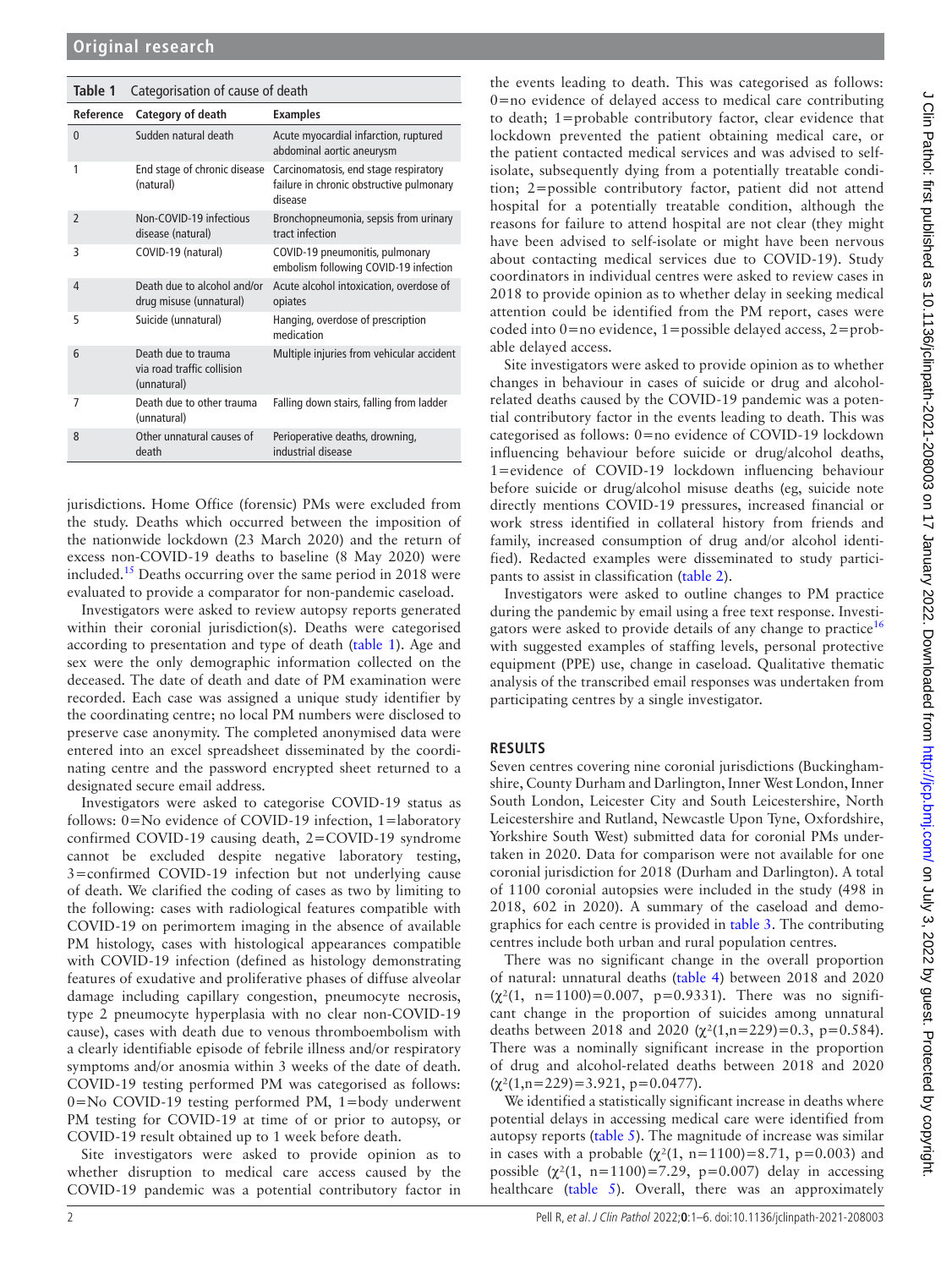| Tapie z<br><b>Example scenarios and rationale for county</b>                                                                                                                        |                                                         |                                                                                                                                  |  |  |  |  |
|-------------------------------------------------------------------------------------------------------------------------------------------------------------------------------------|---------------------------------------------------------|----------------------------------------------------------------------------------------------------------------------------------|--|--|--|--|
| Case scenario                                                                                                                                                                       | Possible/probable association<br>with lockdown measures | Rationale                                                                                                                        |  |  |  |  |
| Suicide with supporting information of direct evidence of financial difficulties in<br>business caused by cancellations due to COVID-19                                             | Probable contributary factor                            | Direct link to financial difficulties due to pandemic in<br>supporting information                                               |  |  |  |  |
| Deceased found dead at home in advanced state of decomposition. Letter at<br>property found advising individual was at high risk from COVID-19 and shielding<br>advice              | Possible contributary factor                            | Documentation of a potential change in health-<br>seeking behaviour identified                                                   |  |  |  |  |
| Deceased unwell for 4 days and unable to visit doctor due to lockdown                                                                                                               | Probable contributary factor                            | Documentation of altered health-seeking behaviour                                                                                |  |  |  |  |
| Relative noted deterioration over past few weeks, General Practitioner (GP) arranged<br>community matron review for assessment next day, community matron found<br>deceased at home | Possible contributary factor                            | Potential delay in accessing healthcare identified,<br>however uncertain if GP review decision making was<br>altered by lockdown |  |  |  |  |
| Patient had known asthma and symptoms of COVID-19. Also reported chest pain.<br>Advised to self-isolate, died several days later from ruptured myocardial infarction.               | Probable contributary factor                            | Advice for self-isolation in individual reporting chest<br>pain symptoms                                                         |  |  |  |  |

fourfold increase in cases of deaths with potential delays in access to medical care  $(\gamma^2(1, n=1100)=16.41, p=0.00005)$ .

<span id="page-2-0"></span>**Table 2** Example scenarios and rationale for coding

It was possible to identify the effects of lockdown as being a contributory factor in a proportion of deaths from drug/alcohol misuse (12%) and suicide (24%). Deceased individuals expressed difficulties with lockdown pressures to relatives prior to suicide or mentioned lockdown pressures in suicide notes. Increased alcohol consumption during lockdown was reported by friends and relatives in a minority of cases.

A wide variation existed between centres in terms of availability of COVID-19 PCR testing prior to autopsy. PM testing prior to autopsy was introduced in addition to tests carried out shortly before death during the initial pandemic phase. The availability of testing increased in some centres during the progression of the pandemic. The proportion of bodies tested in a centre at PM ranged from 0% to 60%.

An additional 20 cases were identified at autopsy where COVID-19 was clinically suspected but insufficient evidence from PCR testing or histological/radiological appearances were available to provide COVID-19 as a cause of death. Only three cases were identified where a patient had COVID-19 at the time of death but died from something else. COVID-19 was therefore the cause of death for 8%–12% of coronial autopsies during the study period.

Around a quarter of COVID-19 cases were identified at PM based on clinical information and supporting PCR testing without proceeding to evisceration. An equal number were diagnosed from PM CT (PMCT) scan appearances and supporting PCR testing. Just under half of all COVID-19 deaths were diagnosed following standard PM evisceration and histological sampling plus PCR testing. A small number of known COVID-19 deaths underwent PM to exclude alternative causes of death [\(table](#page-3-2) 6).

Five centres out of seven were able to provide a response detailing changes in practice since the onset of the pandemic. Responses regarding PM practice were grouped into five themes: management of risk by allowing personnel access to the mortuary, management of risk by testing and handling of cadavers, management of risk by PPE access, management of risk by use of PMCT imaging and beneficial aspects of resource allocation to mortuary workers.

1. Risk management (personnel). Medical students, police officers and other non-essential observers were consistently barred from attending autopsies at the start of the pandemic. Training of non-forensic pathologists was typically suspended until June–September, availability of appropriate PPE was a key factor in this change. Several consultants discontinued autopsy work due to the risk associated with COVID-19

<span id="page-2-1"></span>

| Caseload and summary demographics<br>Table 3     |      |       |             |               |                     |                      |                           |                           |               |         |
|--------------------------------------------------|------|-------|-------------|---------------|---------------------|----------------------|---------------------------|---------------------------|---------------|---------|
| Centre                                           | Year | Total | Male, n (%) | Female, n (%) | Mean age<br>(years) | Age range<br>(years) | Diff mean age,<br>t-value | Diff mean age,<br>P value | Sex, $\chi^2$ | P value |
| Oxford                                           | 2020 | 53    | 39(75)      | 14(26)        | 60                  | $20 - 89$            |                           |                           |               |         |
|                                                  | 2018 | 74    | 52 (70)     | 22(30)        | 68                  | $19 - 92$            | 3.003                     | 0.003                     | 0.03          | 0.868   |
| Imperial                                         | 2020 | 19    | 11(58)      | 8(42)         | 60                  | $21 - 89$            |                           |                           |               |         |
|                                                  | 2018 | 22    | 10(45)      | 12(55)        | 60                  | $22 - 91$            | 0.132                     | 0.895                     | 0.63          | 0.427   |
| Newcastle                                        | 2020 | 203   | 134 (66)    | 69 (34)       | 69                  | $17 - 97$            |                           |                           |               |         |
|                                                  | 2018 | 89    | 64 (72)     | 25(28)        | 70                  | $31 - 92$            | $-0.614$                  | 0.539                     | 0.99          | 0.321   |
| Sheffield                                        | 2020 | 109   | 80(73)      | 29(27)        | 68                  | $19 - 102$           |                           |                           |               |         |
|                                                  | 2018 | 124   | 76 (61)     | 48 (39)       | 67                  | $14 - 100$           | $-0.253$                  | 0.8                       | 3.84          | 0.069   |
| Guy's and St Thomas'<br>(GSST)                   | 2020 | 54    | 38 (74)     | 16(26)        | 61                  | $20 - 93$            |                           |                           |               |         |
|                                                  | 2018 | 39    | 23 (59)     | 16(41)        | 65                  | $23 - 93$            | 1.096                     | 0.276                     | 1.30          | 0.254   |
| Leicester city, Rutland, N &<br>S Leicestershire | 2020 | 73    | 48 (66)     | 25(34)        | 68                  | $25 - 95$            |                           |                           |               |         |
|                                                  | 2018 | 77    | 51 (66)     | 26 (34)       | 68                  | $25 - 98$            | 0.093                     | 0.926                     | 0.01          | 0.912   |
| Buckinghamshire                                  | 2020 | 91    | 60(66)      | 31(34)        | 68                  | $21 - 102$           |                           |                           |               |         |
|                                                  | 2018 | 73    | 48 (66)     | 25 (34)       | 72                  | $18 - 99$            | 1.036                     | 0.302                     | 0.02          | 0.887   |
| Total                                            | 2020 | 602   | 410 (68)    | 192 (32)      | 67                  | $17 - 102$           |                           |                           |               |         |
|                                                  | 2018 | 498   | 324 (65)    | 174 (35)      | 68                  | $14 - 100$           | $-0.868$                  | 0.386                     | 1.00          | 0.316   |

J Clin Pathol: first published as 10.1136/jclinpath-2021-208003 on 17 January 2022. Downloaded from http://jcp.bmj.com/ on July 3, 2022 by guest. Protected by copyright J Clin Pathol: first published as 10.1136/jclinpath-2021-208003 on 17 January 2022. Downloaded from <http://jcp.bmj.com/> on July 3, 2022 by guest. Protected by copyright.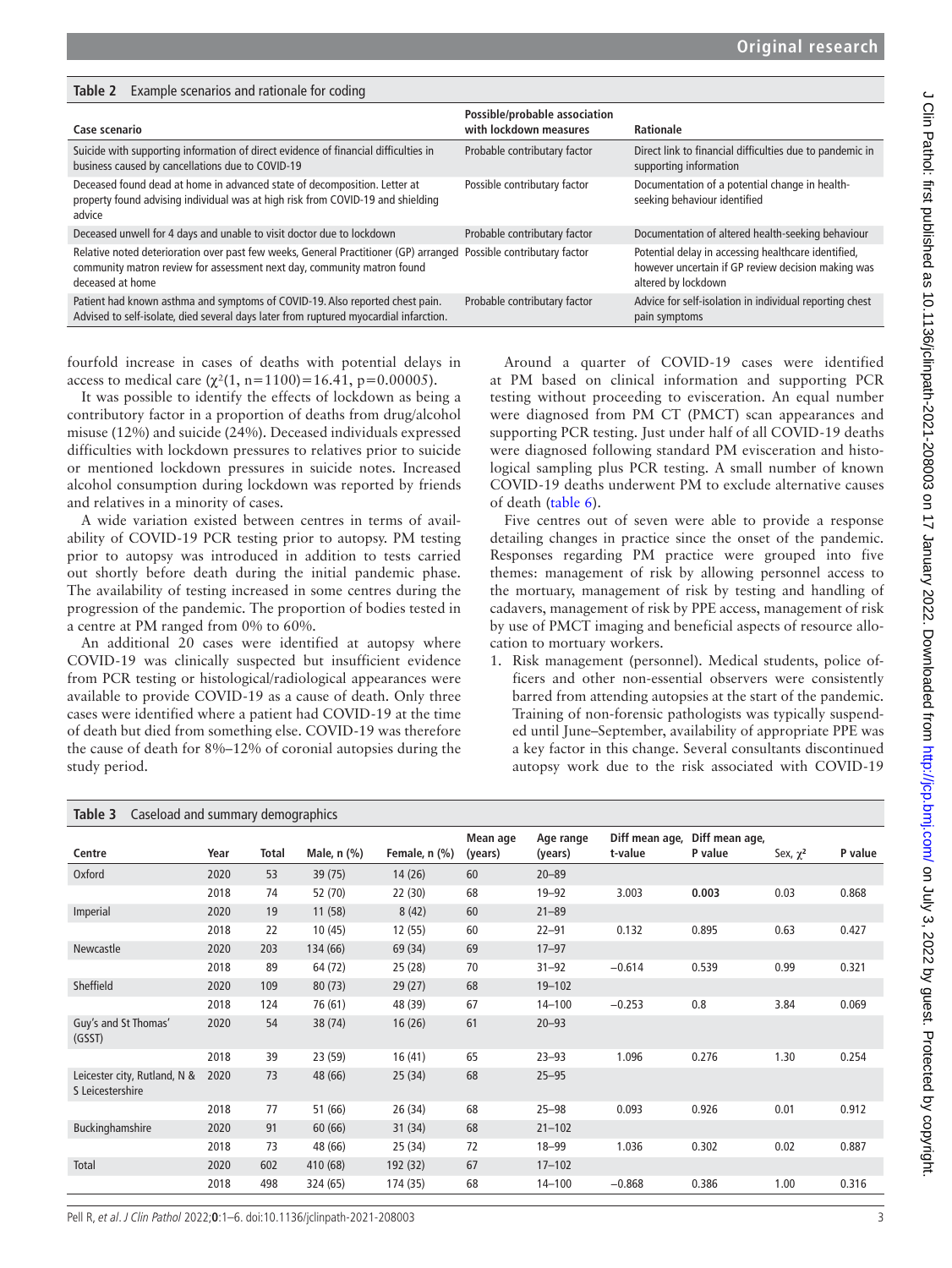T

<span id="page-3-0"></span>

| Categories of postmortem undertaken in 2018 and 2020<br>Table 4 |                                |                             |  |  |  |  |
|-----------------------------------------------------------------|--------------------------------|-----------------------------|--|--|--|--|
| Category of death                                               | <b>Totals 2020,</b><br>$n$ (%) | Total<br>2018, n<br>$(\% )$ |  |  |  |  |
| Sudden natural death                                            | 257(43)                        | 225 (46)                    |  |  |  |  |
| Chronic disease (natural death)                                 | 100(17)                        | 110 (22)                    |  |  |  |  |
| Infectious disease (natural death)                              | 57(9)                          | 53(11)                      |  |  |  |  |
| COVID-19 (natural death)                                        | 54 (9)                         | 0(0)                        |  |  |  |  |
| Any natural death                                               | 468 (78)                       | 388 (78)                    |  |  |  |  |
| Drug and/or alcohol (unnatural death)                           | 49 (8)                         | 29(6)                       |  |  |  |  |
| Suicide (unnatural death)                                       | 38(6)                          | 27(5)                       |  |  |  |  |
| Road traffic accident (unnatural death)                         | 6(1)                           | 5(1)                        |  |  |  |  |
| Non-road traffic traumatic death (unnatural death)              | 18(3)                          | 19(4)                       |  |  |  |  |
| Other unnatural death                                           | 23(4)                          | 30(6)                       |  |  |  |  |
| Any unnatural death                                             | 134 (22)                       | 110 (22)                    |  |  |  |  |
| Total                                                           | 602                            | 498                         |  |  |  |  |

exposure combined with other factors (older consultants, pre-existing medical conditions, pregnancy).

- 2. Risk management (practice exposure). Variation in PM swabbing of bodies for COVID-19 was identified. This ranged from centres performing nose and throat swabs in nearly all patients referred for autopsy, to selected case categories or individual cases at the discretion of pathologists. Some centres would use COVID-19 swabs on lung tissue, others did not. Stratification of COVID-19 risk using clinical information was adopted by some centres (with limited/no evisceration being done in patients with COVID-19), others altered practice early on to regard all PMs as potential COVID-19 cases. Fear of generating aerosols during autopsy<sup>17</sup> led to temporary changes in practice such as tissue block sampling and stopping use of contrast in PMCT.
- 3. Risk management (PPE availability). All centres switched to using either powered hood respirators or FFP3 masks at the onset of the pandemic. Some centres have switched to the use of ventilator hood in preference to FFP3 masks, which have a legal requirement for 'fit testing' prior to use.
- 4. Risk management (PMCT utilisation). PMCT accounted for a much higher proportion of cases in some centres, whereas others used PMCT for selected COVID-19 cases to answer specific questions.
- 5. Beneficial resource allocation. Several instances of improved resource allocation to mortuaries were highlighted due to the pandemic. These included upgrades to information technology systems and an overhaul of ventilation within the mortuary.

## **DISCUSSION**

The COVID-19 pandemic has had an impact on the coronial system of PM investigation which continues during the pandemic. Recruitment of centres for this study was constrained by the need to include only those which continued to provide a high standard of PM practice without major disruption to the

<span id="page-3-1"></span>

|                | Table 5 Delay to access in medical care, 2018 versus 2020 |           |             |  |  |
|----------------|-----------------------------------------------------------|-----------|-------------|--|--|
| Delay category |                                                           | 2018      | 2020        |  |  |
| Probable delay |                                                           | $5(1\%)$  | $23(3.8\%)$ |  |  |
| Possible delay |                                                           | $5(1\%)$  | $21(3.5\%)$ |  |  |
| No delay       |                                                           | 488 (98%) | 558 (92.7%) |  |  |
| Total          |                                                           | 498       | 602         |  |  |

<span id="page-3-2"></span>**Table 6** Distribution COVID-19 cases and cause of death including category of postmortem diagnosis

|                                                                              | Number (%) |
|------------------------------------------------------------------------------|------------|
| Cause of death and COVID-19 status                                           |            |
| Non-COVID-19                                                                 | 525 (87)   |
| Confirmed COVID-19                                                           | 48 (8)     |
| Clinical COVID-19 diagnosis                                                  | 6(1)       |
| COVID-19 cannot be excluded                                                  | 20(3)      |
| COVID-19 positive, not cause of death                                        | 3(0.5)     |
| <b>Total</b>                                                                 | 602        |
| Category of postmortem COVID-19 diagnosis                                    |            |
| COVID-19 diagnosed from clinical information±testing without<br>evisceration | 12(22)     |
| COVID-19 diagnosed from PMCT $\pm$ testing                                   | 12 (22)    |
| COVID-19 diagnosed from traditional invasive autopsy±testing                 | 25(46)     |
| Postmortem performed in known COVID-19 to exclude other<br>cause             | 5(9)       |
| Total                                                                        | 54         |

PMCT, postmortem CT.

overall caseload. Certain centres demonstrated almost complete cessation of the coronial PM service during the study period.<sup>[18](#page-5-4)</sup> The contributing centres encompassed rural and urban, deprived and affluent communities: we consider the study to be broadly representative of the wider UK population. We identified wide variation in local practice particularly around case selection for full evisceration, utilisation of PMCT imaging, access and utilisation of PCR testing and utilisation of PPE. Wider survey of PM practice in coronial jurisdictions in England and Wales is recommended to minimise future disruptions to autopsy services. The variation in practice between centres in our study could have been mitigated by improved resource provision and coordination of the service advocated by two of our authors in recent parliamentary select committee evidence.<sup>19</sup>

Centralised review of reports by two observers would have been desirable to minimise variation in data collection. We limited the information obtained by participating centres, to avoid sharing individual identifiable data and to make data collection feasible to investigators. Reduction in natural causes of death found at PM occurred in Oxford (and a significant reduction in average age of cases): this reflected local coronial referral practice. No change in threshold for autopsy requests was experienced in cases of unnatural causes of death, and we expect unnatural death PM coverage to reflect pre-pandemic practice elsewhere in the UK. Widespread reduction in investigation of natural deaths may influence interpretation of death certification mortality data.

The proportion of COVID-19 deaths identified at autopsy is around 10% (range 8%–12%, 48–74/602 cases). We do not consider the technique used to identify COVID-19 mortality (clinical history and PCR testing, PMCT, traditional invasive autopsy) to substantially affect the given cause of death. This is a difficult issue to resolve beyond a body of professional opinion without a well-designed dedicated study.

Perhaps the most significant finding was the increase in number of deaths recorded with potential delay in access to medical care. It is important to acknowledge that the study did not analyse the cause of the delay to access in medical care. Delays may have resulted from alterations in health seeking behaviour of the deceased; or emergency alterations in care provision and access to services; or resulting from multiple contributory factors. There is a wide range of delayed presentations causing death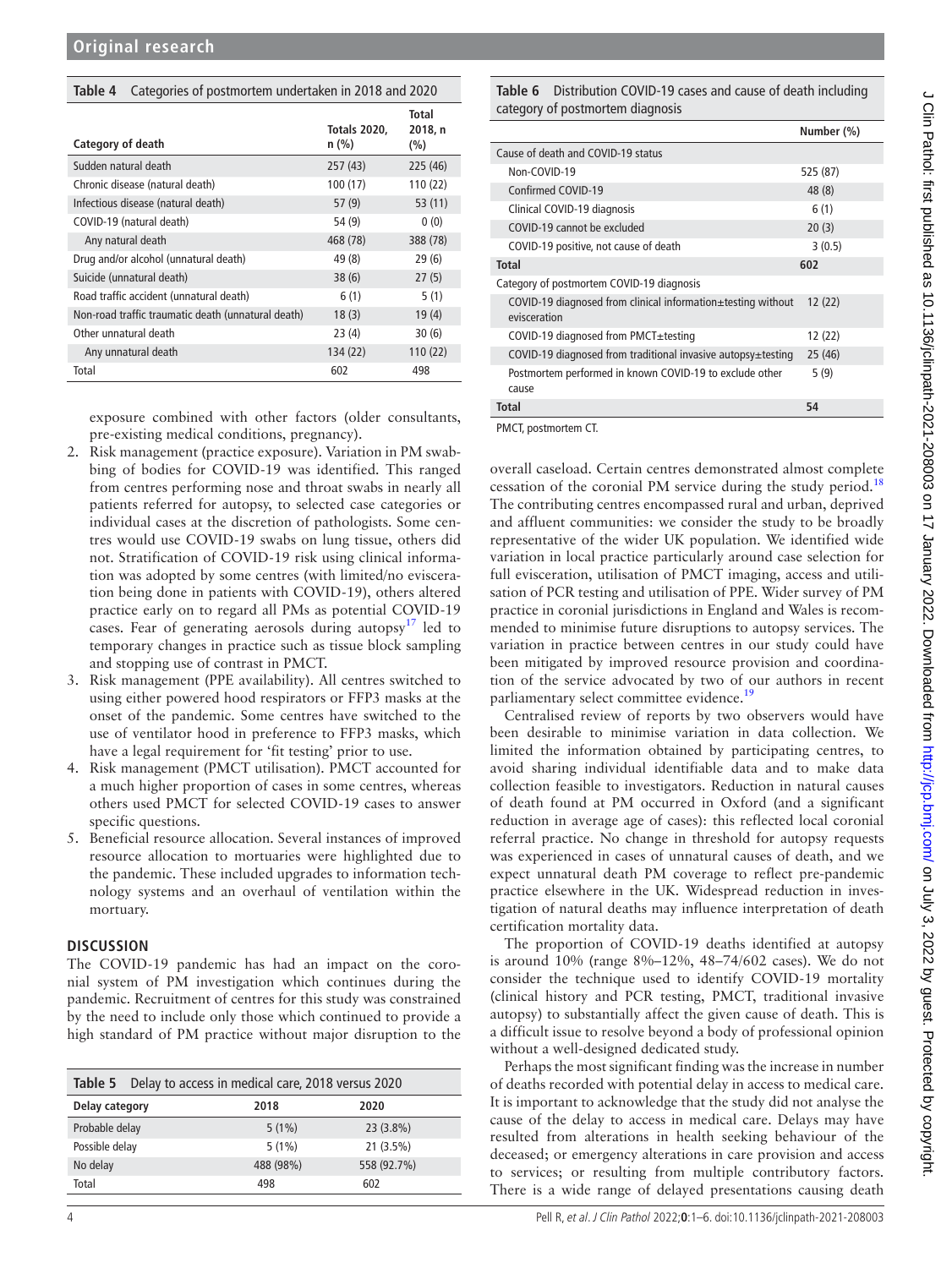already reported which include acute myocardial infarction, diabetic ketoacidosis, falciparum malaria, venous thromboembolism and maternal death through home delivery.<sup>14 20</sup> Opening access of PM reports at individual case level has been advo-cated.<sup>[20](#page-5-6)</sup> This would allow further investigation of how health seeking behaviour in individuals and access to services changed during lockdown; and is strongly recommended. The authors acknowledge that close liaison with professionals in public health and epidemiology is required to effect change in this area with appropriate government support.

We identified increases in the numbers of deaths through drug and alcohol misuse during the lockdown period. This is in keeping with previously reported increases in problem drinking behaviour. $^{21}$  No significant difference was seen in the number of suicides during lockdown. An overall reduction in suicide has been demonstrated by analysis of wider death certification  $data.<sup>22</sup>$  We have demonstrated that evaluation of PM reports can identify a minority of individuals where lockdown measures prompted suicide. Expanded assessment of reports is recommended to further characterise this vulnerable population demographic. This may allow future targeted intervention to reduce completed suicide.

We have demonstrated how coronial PM services provide valuable pertinent information to public health provision during a pandemic. Careful consideration of how this information is accessed and used is required to mitigate future disruption to healthcare services. Improved coordination of coronial services and use of information from deaths not subjected to inquest to prevent future deaths are recommended.

## **Take home messages**

- ► Coronial postmortem (PM) reports identified an increase in deaths resulting from delayed access to healthcare during the first phase of the UK COVID-19 pandemic.
- ► Lockdown measures were identified as a contributing factor in a minority of deaths by suicide, and drug and alcoholrelated deaths.
- ► PM reports are a valuable potential source of information when planning future pandemic responses.
- ► Access to healthcare, including enhanced provision of substance misuse and mental health services, is an important consideration in infectious disease pandemics.

#### **Author affiliations**

<sup>1</sup>Department of Cellular Pathology, Oxford University Hospitals NHS Foundation Trust, Oxford, UK

<sup>2</sup>Department of Histopathology, Northern General Hospital, The University of Sheffield, Sheffield, UK

<sup>3</sup>School of Medical Education, Newcastle University School of Clinical Medical Sciences, Newcastle upon Tyne, UK

<sup>4</sup> East Midlands Forensic Pathology Unit, University of Leicester, Leicester, UK <sup>5</sup>Department of Cellular Pathology, Guy's and St Thomas' NHS Foundation Trust, London, UK

6 Department of Cellular Pathology, Imperial College Healthcare NHS Foundation Trust, London, UK

<sup>7</sup>Department of Cellular Pathology, Buckinghamshire Healthcare NHS Trust, High Wycombe, UK

<sup>8</sup> Department of Cellular Pathology, Milton Keynes University Hospital NHS Foundation Trust, Milton Keynes, UK

<sup>9</sup>Department of Cellular Pathology, West Hertfordshire Hospitals NHS Trust, Watford, UK

<sup>10</sup>Nuffield Department of Population Health, University of Oxford, Oxford, UK

**Handling editor** Runjan Chetty.

**Acknowledgements** We would like to thank all pathologists in the participating centres and HM Coroners for agreeing to the use of post-mortem report data.

**Contributors** ISDR, RP, SKS, NC, GR, AG, MO undertook planning of the study. ISDR, SKS, NC, GR, AG, MO, PJ were responsible for the conduct of the study within participating centres. ISDR, RP, SKS, NC, GR, AG, MO, PJ, AH, JD, TE-S collected data from participating centres. ISDR, RP undertook analysis and interpretation of the data. ISDR and RP wrote the manuscript. ISDR, RP, SKS, NC, GR, AG, MO, PJ, AH, JD, TE-S, MM reviewed and revised the manuscript. ISDR is responsible for the overall content as guarantor, accepting fill responsibility for the finished work and/or the conduct of the study, had access to the data, and controlled the decision to publish.

**Funding** The authors have not declared a specific grant for this research from any funding agency in the public, commercial or not-for-profit sectors.

**Competing interests** ISDR, NC, SKS, AG, PJ, MO received payment from HM Coroner for undertaking non-forensic Coronial Post Mortem work during the period of the study. GR holds a patent on the 'Cadatheter', a catheter designed specifically for postmortem computed tomography angiography (PI/GB2012/050359). MM has received Research Grant funding from Novartis and Novo Nordisk, and a Fellowship Grant from the British Heart Foundation Oxford Centre for Research Excellence.

#### **Patient consent for publication** Not applicable.

**Ethics approval** This study involves human participants but was not approved by. The study is an audit of coronial postmortem caseload and approval of data from coronial jurisdictions is under the auspices of the lead coroner for the jurisdiction in question. The coroner owns coronial postmortem reports in law, therefore consent was obtained from the coroners to access the reports. The study is an audit of anonymised coronial postmortem caseload and the participants are deceased.

**Provenance and peer review** Not commissioned; internally peer reviewed.

**Data availability statement** All data relevant to the study are included in the article.

This article is made freely available for use in accordance with BMJ's website terms and conditions for the duration of the covid-19 pandemic or until otherwise determined by BMJ. You may use, download and print the article for any lawful, non-commercial purpose (including text and data mining) provided that all copyright notices and trade marks are retained.

## **ORCID iD**

Robert Pell <http://orcid.org/0000-0003-2371-0403>

## **REFERENCES**

- <span id="page-4-0"></span>1 UK Government. Coroners and justice act 2009, section 14. Available: [https://www.](https://www.legislation.gov.uk/ukpga/2009/25/contents) [legislation.gov.uk/ukpga/2009/25/contents](https://www.legislation.gov.uk/ukpga/2009/25/contents) [Accessed 12 Sep 2021].
- <span id="page-4-1"></span>2 UK Government. When a death is reported to a coroner. Available: [https://www.gov.](https://www.gov.uk/after-a-death/when-a-death-is-reported-to-a-coroner) [uk/after-a-death/when-a-death-is-reported-to-a-coroner](https://www.gov.uk/after-a-death/when-a-death-is-reported-to-a-coroner) [Accessed 12 Sep 2021].
- <span id="page-4-2"></span>3 Wittekind C, Gradistanac T. Post-Mortem examination as a quality improvement instrument. [Dtsch Arztebl Int](http://dx.doi.org/10.3238/arztebl.2018.0653) 2018;115:653-8.
- <span id="page-4-3"></span>4 Roberts ISD, Benamore RE, Benbow EW, et al. Post-Mortem imaging as an alternative to autopsy in the diagnosis of adult deaths: a validation study. [Lancet](http://dx.doi.org/10.1016/S0140-6736(11)61483-9) 2012;379:136–42.
- 5 Rutty GN, Morgan B, Robinson C, et al. Diagnostic accuracy of post-mortem CT with targeted coronary angiography versus autopsy for coroner-requested post-mortem investigations: a prospective, masked, comparison study. *[Lancet](http://dx.doi.org/10.1016/S0140-6736(17)30333-1)* 2017;390:145-54.
- <span id="page-4-4"></span>6 Chief Coroner of England and Wales. Guidance No.5. reports to prevent future deaths, 2016. Available: [https://www.judiciary. uk/wp-content/uploads/2013/09/guidance-no-](https://www.judiciary.%20uk/wp-content/uploads/2013/09/guidance-no-5-reports-to-prevent-future-deaths.pdf)[5-reports-to-prevent-future-deaths.pdf](https://www.judiciary.%20uk/wp-content/uploads/2013/09/guidance-no-5-reports-to-prevent-future-deaths.pdf) [Accessed 12 Sep 2021].
- <span id="page-4-5"></span>7 Office for National Statistics. Latest data and analysis on coronavirus (COVID-19) in the UK and its effect on the economy and society. Available: [https://www.ons.](https://www.ons.gov.uk/peoplepopulationandcommunity/healthandsocialcare/conditionsanddiseases) [gov.uk/peoplepopulationandcommunity/healthandsocialcare/conditionsanddiseases](https://www.ons.gov.uk/peoplepopulationandcommunity/healthandsocialcare/conditionsanddiseases)  [Accessed 12 Sep 2021].
- <span id="page-4-6"></span>8 Greenland JR, Michelow MD, Wang L. COVID-19 infection: implications for perioperative and critical care physicians: Erratum. [Anesthesiology](http://dx.doi.org/10.1097/ALN.0000000000003454) 2020;133:693.
- <span id="page-4-7"></span>9 Iacobucci G. Covid-19: all non-urgent elective surgery is suspended for at least three months in England. **[BMJ](http://dx.doi.org/10.1136/bmj.m1106)** 2020;368:m1106.
- <span id="page-4-8"></span>10 Ferguson NM, Laydon D, Nedjati-Gilani G, et al. Report 9: impact of Nonpharmaceutical interventions (NPIs) to reduce COVID-19 mortality and healthcare demand, 2020. Available: [https://www.imperial.ac.uk/mrc-global-infectious-disease](https://www.imperial.ac.uk/mrc-global-infectious-disease-analysis/covid-19/report-9-impact-of-npis-on-covid-19/)[analysis/covid-19/report-9-impact-of-npis-on-covid-19/](https://www.imperial.ac.uk/mrc-global-infectious-disease-analysis/covid-19/report-9-impact-of-npis-on-covid-19/)
- <span id="page-4-9"></span>11 Woolf SH, Chapman DA, Sabo RT, et al. Excess deaths from COVID-19 and other causes, March-April 2020. [JAMA](http://dx.doi.org/10.1001/jama.2020.11787) 2020;324:510–3.
- 12 Wu J, Mafham M, Mamas MA, et al. Place and underlying cause of death during the COVID-19 pandemic: retrospective cohort study of 3.5 million deaths in England and Wales, 2014 to 2020. [Mayo Clinic Proceedings](http://dx.doi.org/10.1016/j.mayocp.2021.02.007) 2021;96:952–63.
- <span id="page-4-10"></span>13 Banerjee A, Pasea L, Harris S, et al. Estimating excess 1-year mortality associated with the COVID-19 pandemic according to underlying conditions and age: a population-based cohort study. [The Lancet](http://dx.doi.org/10.1016/S0140-6736(20)30854-0) 2020;395:1715-25.